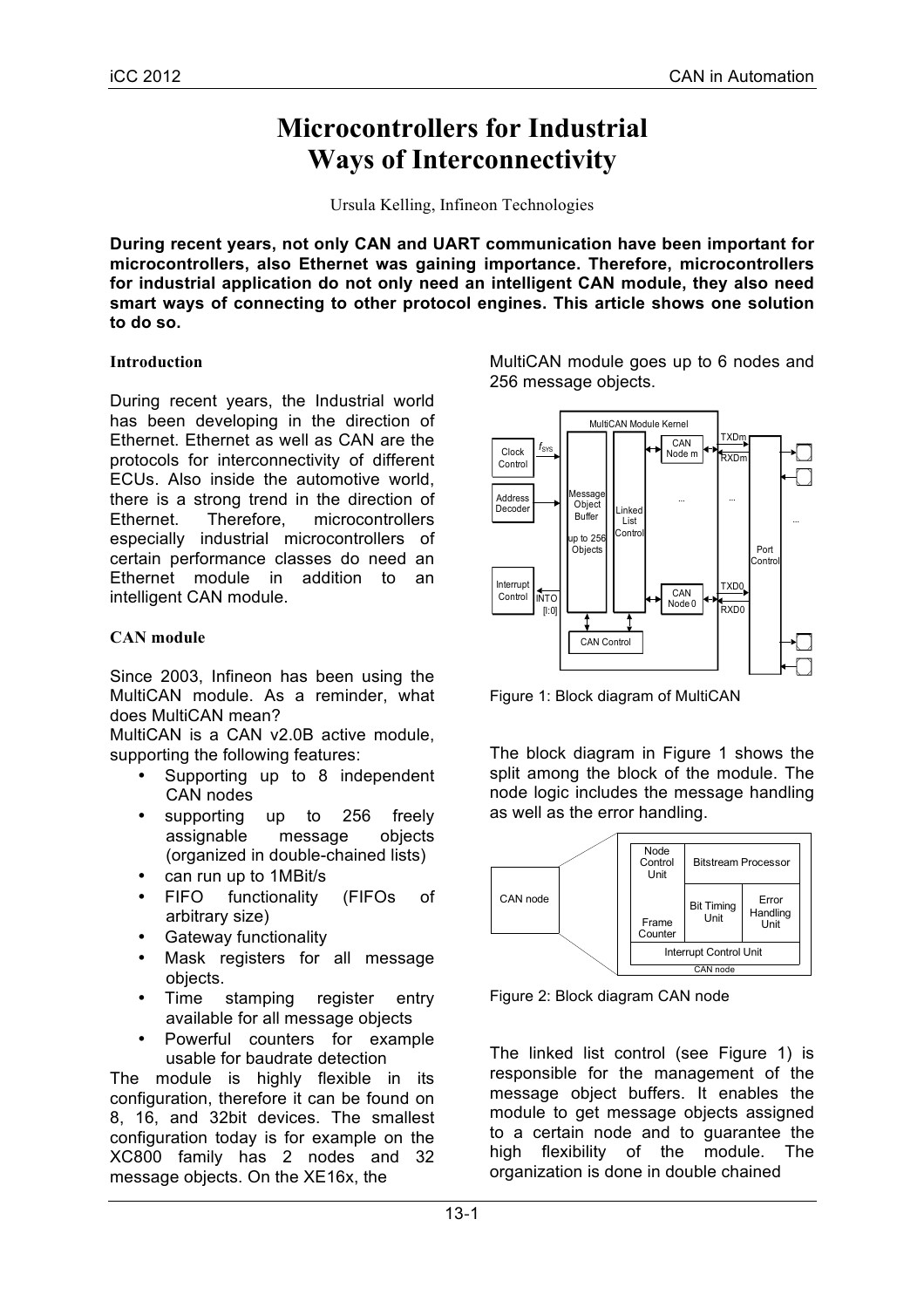lists, which enables the software to move in both directions among the message buffers.

With the high flexibility of the module, also a FIFO structure, a Gateway structure, as well as combination of both, can be easily programmed and is fully supported in hardware.

# **FIFO**

A FIFO for a node can be collected among free message objects. For example, the message objects 5, 16 and 3 are still free and a FIFO is needed, via the doublechained list approach, the message objects are linked to each other. In this example the FIFO gets its starting point at list element number 5, which is linking as predecessor to itself, the next element is 16, and therefore the successor of 5 is 16. 16 as middle element of the list, has as predecessor 5 and as successor number 3. The end of the list is programmed in a similar way as the start of the list, the predecessor is defined with number 16, the end has no successor, and therefore this element is having itself as successor meaning number 3. This principle is also shown in Figure 3.



Figure 3: FIFO structure with MultiCAN

#### **Gateway**

The linked list approach also enables a flexible Gateway structure. A single reception message objects configured in Gateway mode, links to a transmission message object or FIFO on the side. Connecting a Gateway with a FIFO enables having two busses connected, running at different speed. The Gateway feature is configurable, it is possible to copy the Data, the Identifier, the Data Length Code and to set the transmit request automatically.



Figure 4: Automatic Gateway

The MultiCAN module incorporates also an interrupt router, which enables the application to map any of interrupt sources to one of the interrupt nodes. For example a transmission interrupt generated by message object 27 shall generate an interrupt on interrupt node number 5 of the MultiCAN module. The transmit interrupt enable bit in the message object needs to be set and in the MOIPR the TXINP gets set to 5. The interrupt output number 5 will be activated as soon as the transmission took place.

In case a DMA shall be used, a single message object or a single FIFO has to be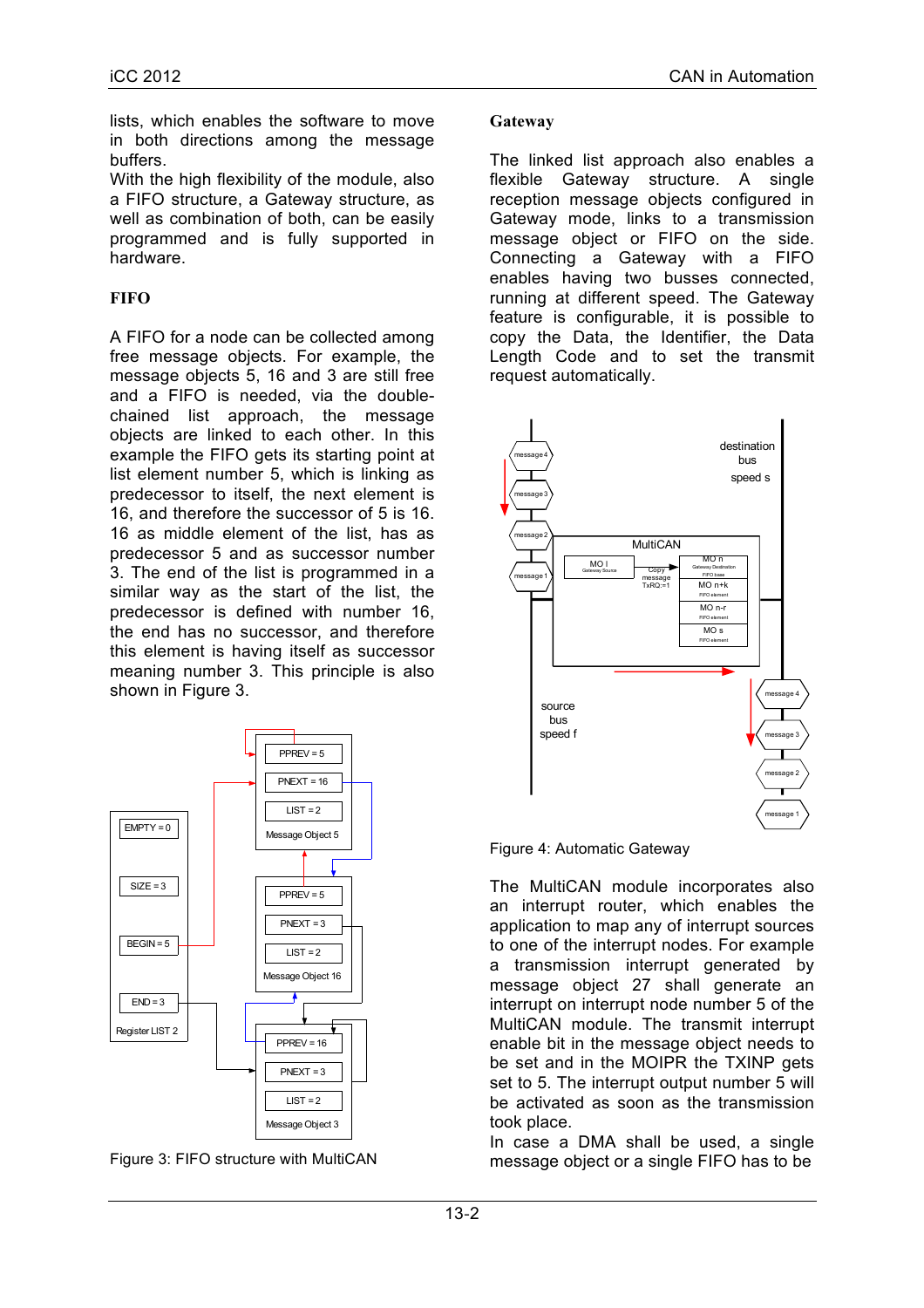used for accessing the data or preparing for transmission. (Otherwise the advantages of a DMA cannot be used, as a source checking has to take place afterwards. In case of several interrupt sources to one interrupt node, an interrupt routine is the better solution)

The CAN module enables the application to have software with little CPU load. Gateways can be realized with 0% CPU load, as the Gateway hardware feature runs without any interaction of the CPU.

## **Ethernet module**

The Ethernet module is a standard IP, from a well known supplier. It supports the following features:

- Supporting IEEE802.3
- Supporting IEEE1588
- Supports 10/100-MBit/s data transfer
- Supporting RMII/MII interface
- Supports both full-duplex and halfduplex operation
- Supports CSMA/CD Protocol
- Supports IEEE 802.3x flow control
- Support of Pause framing
- Preamble and start-of-frame data (SFD) insertion and deletion
- Automatic CRC and pad generation and stripping
- Support Standard or Jumbo Ethernet frames up to 16 KB
- Programmable InterFrameGap
- MDIO Master interface
- Detection of LAN wake-up frames and AMD Magic Packet frames
- Enhanced Receive module for checking IPv4 header checksum and TCP, UDP, or ICMP checksum encapsulated in IPv4 or IPv6 datagrams.
- Sixty-four-bit time stamps are given in each frame's transmit or receive status.
- 2kByte internal buffers, with DMA move engine.

With IEEE 1588 applications microcontrollers are enabled to have a real-time communication. IEEE 1588 in the version 2008 has not only the Grand Master Clock it also enables Transparent Clocks, which means that the precision can be even higher precisions than in the version of 2002 can be reached.

The Ethernet module has an internal DMA, allowing to control the transfer from the Ethernet module to a RAM area, closely linked to the module. This can be seen in the block diagram in **Figure 5: Basic Block diagram**



Figure 5: Basic Block diagram

The descriptor structures of the Ethernet module show the exact address of the data. Therefore, it is possible to have certain address areas, to access the information from the Ethernet module. Keeping in mind, that the CAN bus has a maximum data rate of 1 MBit/s against the 100MBit/s, the buffers have to be well adjusted to the data amount coming from the Ethernet system.

The industrial microcontroller family has a scatter/gather DMA, which helps the application to setup the data from the Ethernet or CAN module accordingly. Especially in the case of streaming data, where often a counter as well as an additional CRC is part of the CAN data, information has to be either added or has to be cut off the data. Here the scatter/gather DMA supports the CPU by taking care of some of the operations.

In case other real-time Ethernet protocols beside a hardware driven IEEE1588 is needed, an EBU (external bus interface unit) is available, enabling to have for example ASICs with other Ethernet protocols, like for example EtherCAT or Profinet attached to the device.